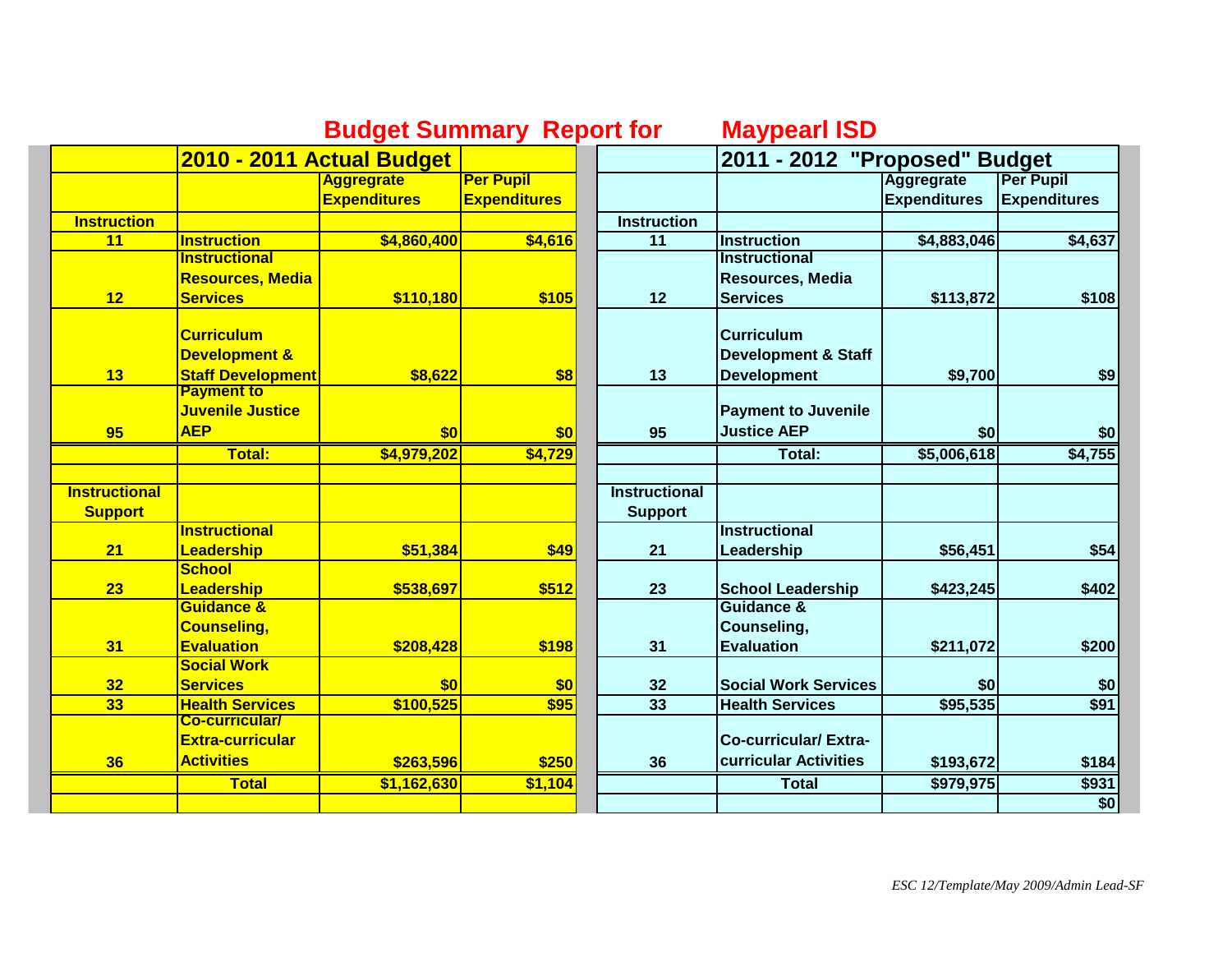| <b>Central</b>        |                                                  |             |                | <b>Central</b>        |                                                  |             |         |
|-----------------------|--------------------------------------------------|-------------|----------------|-----------------------|--------------------------------------------------|-------------|---------|
| <b>Administration</b> |                                                  |             |                | <b>Administration</b> |                                                  |             | \$0     |
|                       | <b>General</b>                                   |             |                |                       | <b>General</b>                                   |             |         |
| 41                    | <b>Administration</b>                            | \$348,315   | \$331          | 41                    | <b>Administration</b>                            | \$394,484   | \$375   |
| <b>District</b>       |                                                  |             |                | <b>District</b>       |                                                  |             |         |
| <b>Operations</b>     |                                                  |             |                | <b>Operations</b>     |                                                  |             |         |
|                       |                                                  |             |                |                       |                                                  |             |         |
|                       | <b>Plant Maintenance</b>                         |             |                |                       | <b>Plant Maintenance &amp;</b>                   |             |         |
| 51                    | & Operations                                     | \$1,629,225 | \$1,547        | 51                    | <b>Operations</b>                                | \$1,230,824 | \$1,169 |
|                       | <b>Security and</b>                              |             |                |                       | <b>Security and</b>                              |             |         |
| 52                    | <b>Monitoring</b>                                | \$8,962     | \$9            | 52                    | <b>Monitoring</b>                                | \$14,215    | \$13    |
| $\overline{53}$       | <b>Data Processing</b>                           | \$321,766   | \$306          | $\overline{53}$       | <b>Data Processing</b>                           | \$326,710   | \$310   |
|                       | <b>Student</b>                                   |             |                |                       | <b>Student</b>                                   |             |         |
| 34                    | <b>Transportation</b>                            | \$244,901   | \$233          | 34                    | <b>Transportation</b>                            | \$365,206   | \$347   |
| $\overline{35}$       | <b>Food Services</b>                             | \$314,974   | \$299          | 35                    | <b>Food Services</b>                             | \$320,584   | \$304   |
|                       | <b>Total:</b>                                    | \$2,519,828 | \$2,393        |                       | Total:                                           | \$2,257,539 | \$2,144 |
|                       |                                                  |             |                |                       |                                                  |             |         |
| <b>Debt Service</b>   |                                                  |             |                | <b>Debt Service</b>   |                                                  |             |         |
| 71                    | <b>Debt Service</b>                              | \$1,258,142 | \$1,195        | $\overline{71}$       | <b>Debt Service</b>                              | \$1,289,297 | \$1,224 |
| <b>Other</b>          |                                                  |             |                | <b>Other</b>          |                                                  |             |         |
|                       | <b>Community</b>                                 |             |                |                       |                                                  |             |         |
| 61                    | <b>Service</b>                                   | \$0         | \$0            | 61                    | <b>Community Service</b>                         | \$0         | \$0     |
|                       | <b>Facilities</b>                                |             |                |                       |                                                  |             |         |
|                       | <b>Acquisition and</b>                           |             |                |                       | <b>Facilities Acquisition</b>                    |             |         |
| 81                    | <b>Construction</b>                              | \$0         | \$0            | 81                    | and Construction                                 | \$0         | \$0     |
|                       |                                                  |             |                |                       |                                                  |             |         |
|                       | <b>Contracted</b>                                |             |                |                       | <b>Contracted</b>                                |             |         |
|                       | <b>Instructional</b>                             |             |                |                       | <b>Instructional</b>                             |             |         |
|                       | <b>Services Between</b>                          |             |                |                       | <b>Services Between</b>                          |             |         |
| 91                    | <b>Public schools</b><br><b>Incremental Cost</b> | \$0         | \$0            | 91                    | <b>Public schools</b><br><b>Incremental Cost</b> | \$0         | \$0     |
|                       |                                                  |             |                |                       |                                                  |             |         |
|                       | <b>Associated with</b>                           |             |                |                       | <b>Associated with</b>                           |             |         |
|                       | <b>Chapter 41 School</b>                         |             |                |                       | <b>Chapter 41 School</b>                         |             |         |
| 92                    | <b>Districts</b>                                 | \$0         | s <sub>0</sub> | 92                    | <b>Districts</b>                                 | \$0         | \$0     |